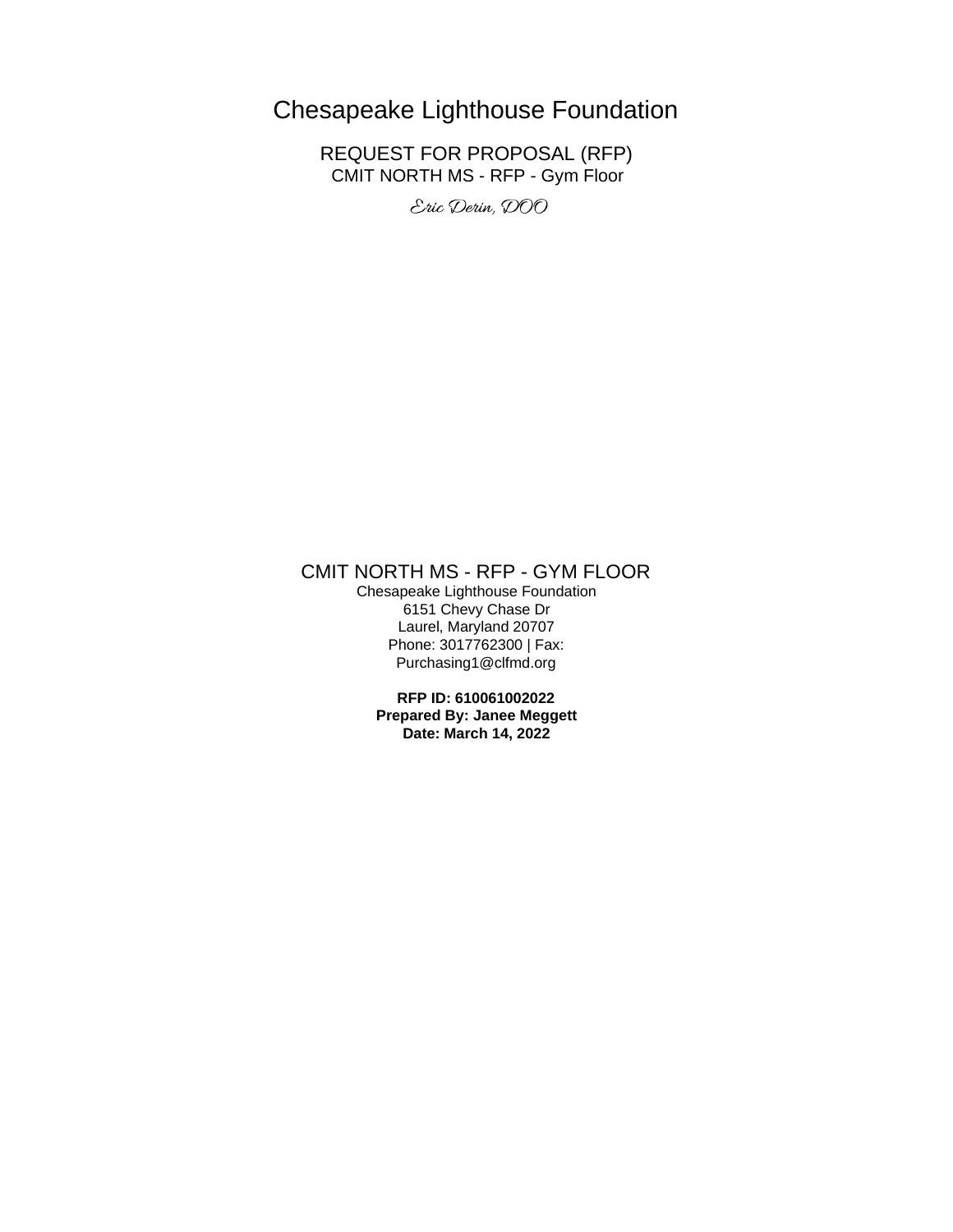#### REQUEST FOR PROPOSAL CMIT NORTH MS - RFP - GYM FLOOR Laurel - Maryland

# **RFP ID:** 610061002022 **PROPOSAL SUBMISSION DEADLINE:** April 10, 2022, 4:00 PM, close of business **QUESTION SUBMISSION DEADLINE:** March 23, 2022

Questions may be submitted in written form to:

| <b>Contact Name:</b>     | Eric Derin                                       |
|--------------------------|--------------------------------------------------|
| <b>Contact Address:</b>  | 6151 Chevy Chase Drive<br>Laurel, Maryland 20707 |
| <b>Telephone Number:</b> | 3017762300                                       |
| <b>Email Address:</b>    | Ederin@clfmd.org                                 |

# **INTRODUCTION**

Chesapeake Lighthouse Foundation invites and welcomes proposals for their CMIT NORTH MS - RFP - Gym Floor project. Based on your previous work experience, your firm has been selected to receive this RFP and is invited to submit a proposal. Please take the time to carefully read and become familiar with the proposal requirements. All proposals submitted for consideration must be received by the time specified above under the "PROPOSAL SUBMISSION DEADLINE."

*BIDDERS SHOULD NOTE THAT ANY AND ALL WORK INTENDED TO BE SUBCONTRACTED AS PART OF THE BID SUBMITTAL MUST BE ACCOMPANIED BY BACKGROUND MATERIALS AND REFERENCES FOR PROPOSED SUBCONTRACTOR(S) – NO EXCEPTIONS.*

#### **PROJECT AND LOCATION**

The project associated with this RFP is or shall be located at 6100 Frost Pl, Laurel, Maryland 20707.

#### **PROJECT MANAGER CONTACT INFORMATION**

The following individual(s) are the assigned contacts for the following:

For questions or information regarding All aspects, contact:

| Name:         | <b>Fric Derin</b>      |
|---------------|------------------------|
| Title:        | Director Of Operations |
| <b>Phone:</b> | 3017762300             |
| Fax:          |                        |
| Email:        | Ederin@clfmd.org       |

For questions or information regarding All aspects, contact:

**Title:** Operations Specialist

**Phone:** 3013506051

**Fax:**

Email: Operationsms@cmitacademy.org

# **PROJECT OBJECTIVE**

The objective and ultimate goal for this project is the objective and ultimate goal for this project is students will be able to utilize locations that will give access to the school's athletics program whenever they need to. .

# **PROJECT SCOPE AND SPECIFICATIONS**

The Project Scope and Specification are: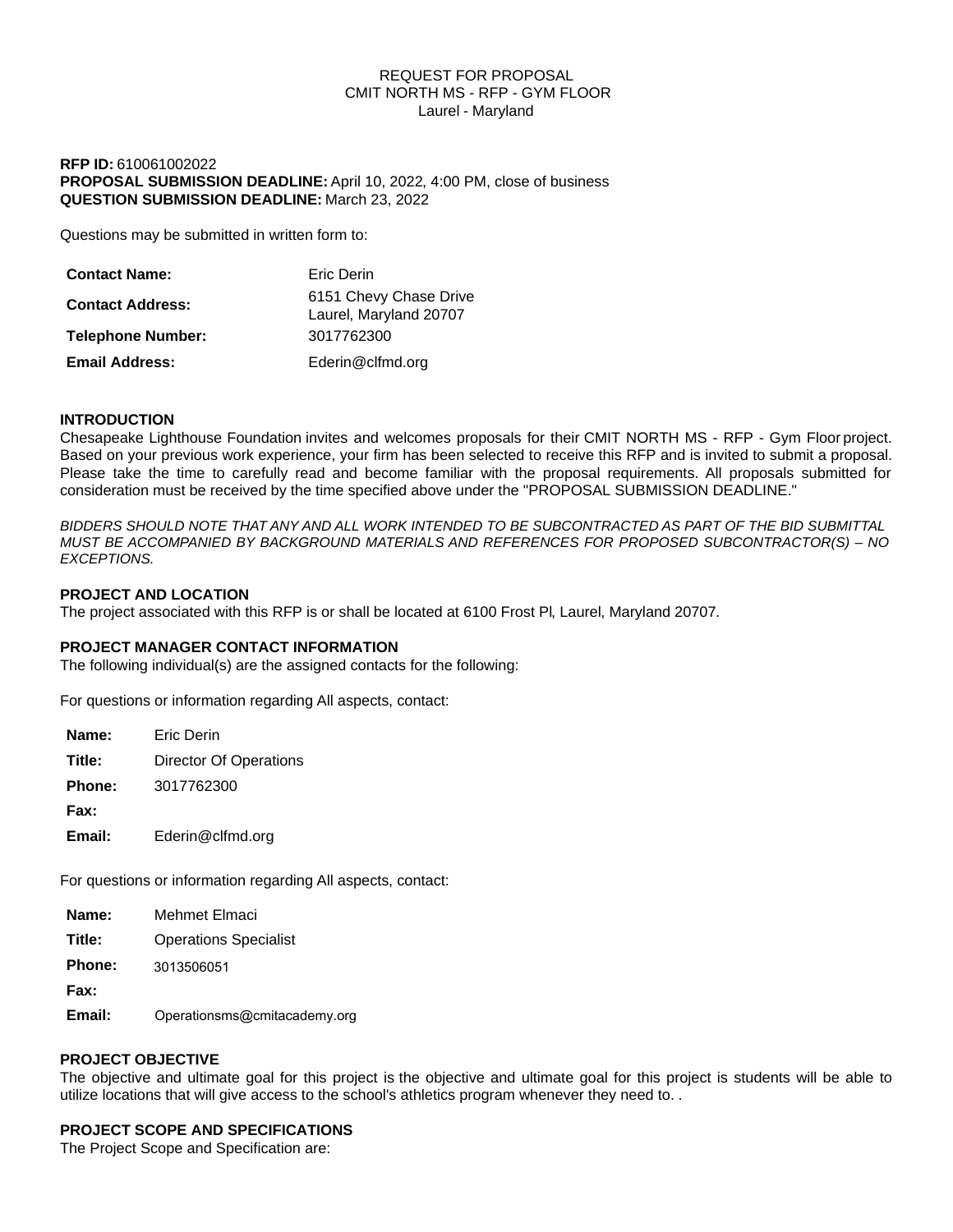Procedure: VINYL GYM FLOOR INSTALLATION

- 1. Install rolled vinyl 7mm flooring similar to Tarkett Omnisports
- 2. Weld seams between rolls to fill the gap
- 3. Paint basketball game lines and school logo.
- 4. Install vinyl base and reducers around the perimeter and at doorways.

#### **SCHEDULED TIMELINE**

The following timeline has been established to ensure that our project objective is achieved; however, the following project timeline shall be subject to change when deemed necessary by management.

# **MILESTONE** DATE

Start of Project : March 14, 2022

# **PROPOSAL BIDDING REQUIREMENTS**

#### **PROJECT PROPOSAL EXPECTATIONS**

Chesapeake Lighthouse Foundation shall award the contract to the proposal that best accommodates the various project requirements. Chesapeake Lighthouse Foundation reserves the right to: (i) award any contract prior to the proposal deadline or prior to the receipt of all proposals, (ii) award the contract to more than one Bidder, and (iii) refuse any proposal or contract.

# **DEADLINE TO SUBMIT PROPOSAL**

All proposals must be received by Chesapeake Lighthouse Foundation no later than 4:00 PM, close of business on April 10, 2022 for consideration in the project proposal selection process.

# **PROPOSAL SELECTION CRITERIA**

Only those proposals received by the stated deadline will be considered. All proposals, submitted by the deadline, will be reviewed and evaluated based upon information provided in the submitted proposal. In addition, consideration will be given to cost and performance projections. Furthermore, the following criteria will be given considerable weight in the proposal selection process:

- 1. Proposals received by the stipulated deadline must be in the correct format.
- 2. Bidder's alleged performance effectiveness of their proposal's solution.
- 3. Bidder's performance history and alleged ability to timely deliver proposed services.
- 4. Bidder's ability to provide and deliver qualified personnel having the knowledge and skills required to effectively and efficiently execute proposed services.
- 5. Overall cost effectiveness of the proposal.

Chesapeake Lighthouse Foundation reserves the right to cancel, suspend, and/or discontinue any proposal at any time, without obligation or notice to the proposing bidder.

# **PROPOSAL SUBMISSION FORMAT**

The following is a list of information that the Bidder should include in their proposal submission:

#### **Summary of Bidder Background**

- 1. Bidder's Name(s)
- 2. Bidder's Address
- 3. Bidder's Contact Information (and preferred method of communication)
- 4. Legal Formation of Bidder (e.g. sole proprietor, partnership, corporation)
- 5. Date Bidder's Company was Formed
- 6. Description of Bidder's company in terms of size, range and types of services offered and clientele.
- 7. Bidder's principal officers (e.g. President, Chairman, Vice President(s), Secretary, Chief Operating Officer, Chief Financial Officer, General Managers) and length of time each officer has performed in his/her field of expertise.
- 8. Bidder's Federal Employee Identification Number (FEIN)
- 9. Evidence of legal authority to conduct business in Maryland (e.g. business license number).
- 10. Evidence of established track record for providing services and/or deliverables that are the subject of this proposal.
- 11. Organization chart showing key personnel that would provide services to Chesapeake Lighthouse Foundation